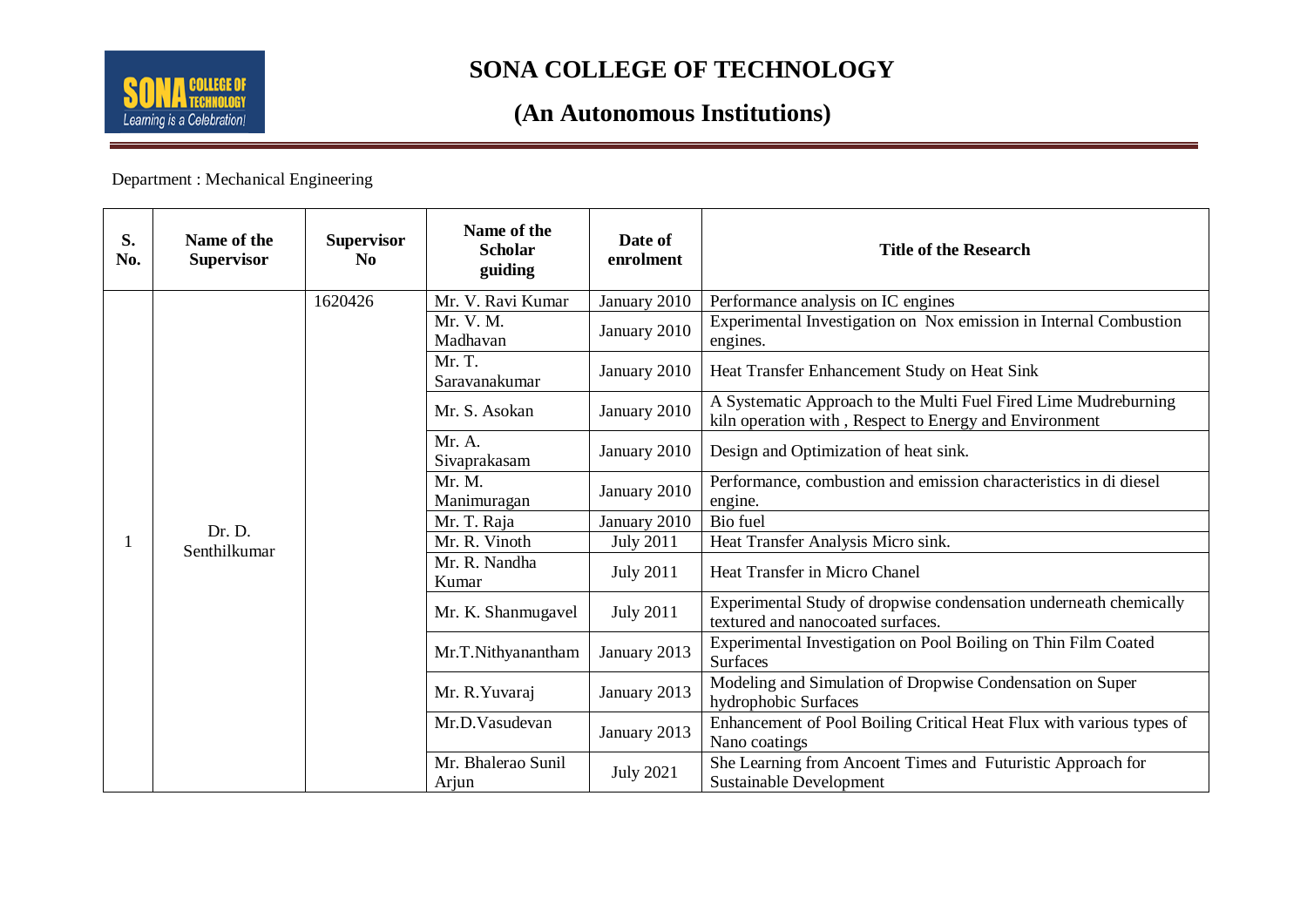

# **(An Autonomous Institutions)**

| 2 | Dr.K.Muralidharan | 2820017 | Mr.A.Ganapathi     | January 2019     | Experimental Investigation on the effect of Ginger grass based ternary<br>fuel and reduced graphene oxide nano=platelets in direct injection<br>diesel engine |
|---|-------------------|---------|--------------------|------------------|---------------------------------------------------------------------------------------------------------------------------------------------------------------|
|   |                   |         | Ramesh D           | <b>July 2017</b> | Experimental Investigation on using mixed nano fluids in direct<br>absorption solar collector for heat transfer enhancement                                   |
|   |                   |         | Dheenathayalan T   | <b>July 2017</b> | Supply Chain Safety Management                                                                                                                                |
|   |                   |         | Murugan R          | January 2018     | Exprimental analysis of solar desalination system                                                                                                             |
|   |                   |         | Karthikeyan V      | January 2022     | Experimental Investigation of Solar Collector to improve heat transfer<br>rate with enhanced additive mixed working fluid                                     |
|   |                   |         | Gobinath K         | January 2022     | Quantitative and Qualitative methods of risk assessment in coal fired<br>thermal power plants                                                                 |
|   | Dr. R. Mohan      | 2420247 | M. P. Senthilkumar | January 2010     | Experimental study and optimization for optimal setting of machining<br>parameters for turning AL HMMC                                                        |
|   |                   |         | J. Shanthi         | <b>July 2011</b> | Experimental Production of wire Cut EDM Process Parameters of<br>Machining of Titanium Alloy using Non-Traditional Algorithm.                                 |
|   |                   |         | R. Manivannan      | January 2015     | Study and Analysis of Mechanical Properties on Sandwich Structure<br>With Negative Passion Ratio Honeycomb Core                                               |
|   |                   |         | D. Kalaimegam      | January 2015     | Experimental and Numerical Analysis of Heat Exchangers using Nano<br>Fluids                                                                                   |
|   |                   |         | S. Mohanasundaram  | February         | Experimental and theoretical estimation of Heat flux distribution in the                                                                                      |
| 3 |                   |         |                    | 2015             | vicinity of protrusions on the cone.                                                                                                                          |
|   |                   |         | A. Kannan          | March 2015       | Experimental investigation & Characterization of magnesium metal<br>matrix composite.                                                                         |
|   |                   |         | A. Kana karaj      | <b>July 2015</b> | Investigation and Tribological Characterization of Hybrid nano<br><b>MMC</b>                                                                                  |
|   |                   |         | S. Perumal         | <b>July 2015</b> | Numerical and Experimental Analysis of a Concentric tube Heat<br>Exchanger using Dimpled tubes with Nan fluids.                                               |
|   |                   |         | V. R. Srinivashan  | <b>July 2015</b> | Development of Nano Composite Coatings for Corrosion Protection of<br>Light Alloys such as Aluminum and Magnesium.                                            |
|   |                   |         | V. Moorthi         | <b>July 2015</b> | Materials and Mechanical Systems.                                                                                                                             |
|   |                   |         | G. Sivaraman       | <b>July 2016</b> | Experimental analysis of Solar Water heater                                                                                                                   |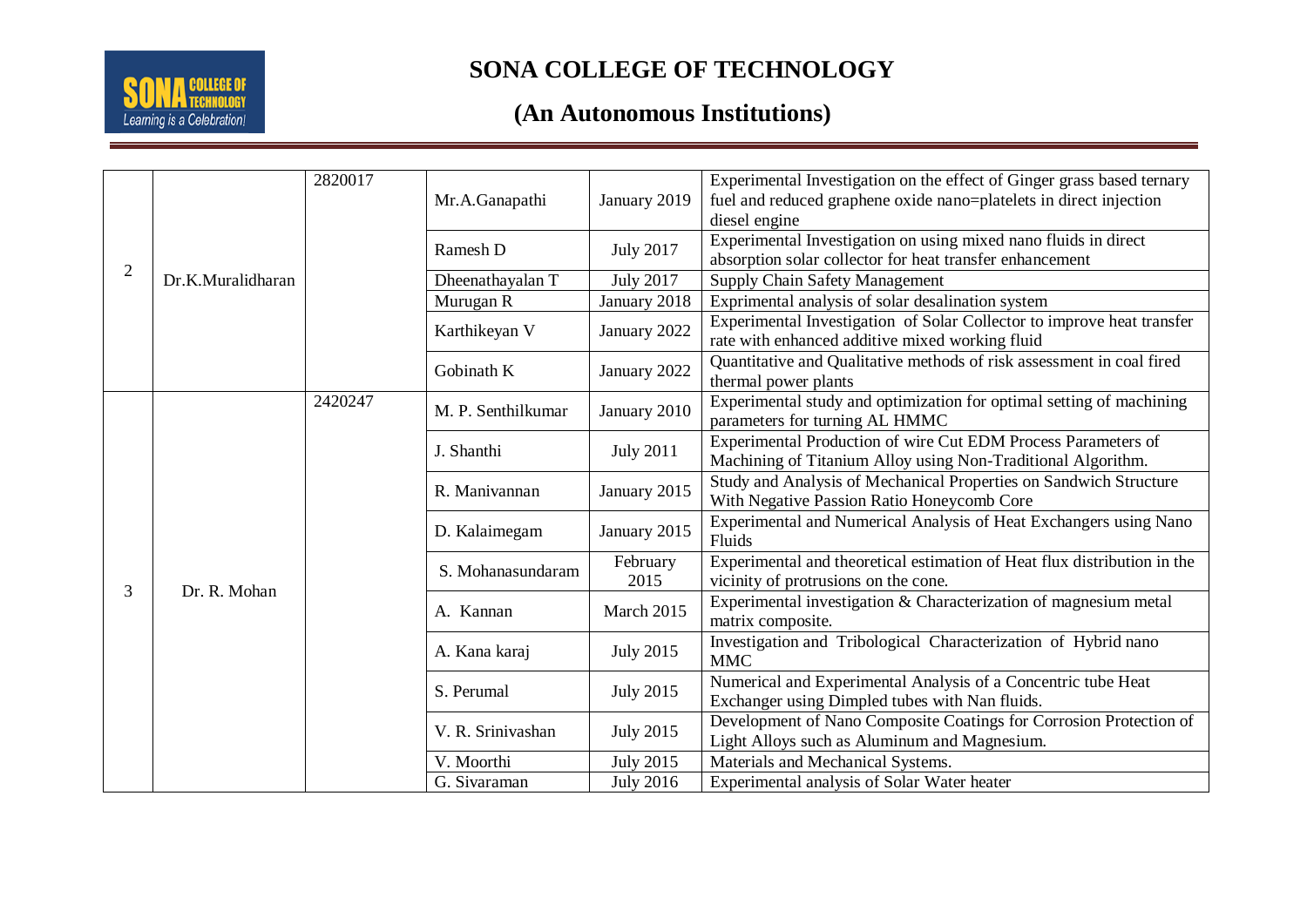

# **(An Autonomous Institutions)**

| $\overline{4}$ | Dr. A.Jegan     | 2520047 | Mr. S. Natarajan    | April 2008       | Design of geometrical and force adaptable underactuated robot hand<br>for space and industrial applicaion                                                                                 |
|----------------|-----------------|---------|---------------------|------------------|-------------------------------------------------------------------------------------------------------------------------------------------------------------------------------------------|
|                |                 |         | Mr.C. Thangavel     | <b>July 2011</b> | Design and Development of Smart wing for defense and commercial<br>Aircrafts                                                                                                              |
|                |                 |         | Mr.A. Srinivasan    | January 2012     | Design of long reach manipulator for controlling base disturbance                                                                                                                         |
|                |                 |         | Mr.P.Natarajan      | <b>July 2015</b> | Triboloical behaviour of electrodeposited Ni-SiC and Ni-Tio <sub>2</sub> nano<br>composite coatings                                                                                       |
|                |                 |         | Mr.D.R.Joshua       | June 2015        | Assessmet on the Mechanical Properties of Ni-TiO2 and Ni-Al2O3<br>nanocomposite coatings on nickel based super alloys by pulsed<br>electrodeposition                                      |
|                |                 |         | Mr.S.Sankar ganesh  | <b>July 2015</b> | Study of mechanical and corrosion behaviour of Ni-SiC and Ni-Si <sub>3</sub> N <sub>4</sub><br>nano composite coatings on magnesium alloy by pulse and pulse<br>reverse electrodeposition |
|                |                 |         | Mr.A.Mahendran      | <b>July 2015</b> | Production of nanostructured Silicon and Titanium Particles through<br>High Energy Ball Milling.                                                                                          |
|                |                 |         | Mr.J.S.Shathiskumar | January 16       | Pulse Reverse Electrodeposition of nano Ni-SiC and Ni-SiC – CNT<br>composite coatings on automotive components                                                                            |
|                |                 |         | Mr.V.Suresh         | January 2016     | Study of friction and wear characteristics of Ni/SiC, Ni/TiO <sub>2</sub> , Ni/Si3n4<br>nano composite coatings by Pulse and Pulse Reverse Electrodeposition                              |
|                |                 |         | Mr.B.Srivijai       | January 16       | Study of microstructure and mechanical properties of compacted HSS<br>and TiC tools obtained by Ball Milled nanostructured particles                                                      |
|                |                 |         | Mr.L.Gokulnathan    | January 16       | Study of micro ECM on automated parts by pulse and pulse reverse<br>current method                                                                                                        |
|                | Dr.S.Mahalingam | 2820094 | Mr.M.Sivakumar      | June 2017        | Studies on Performance Enhancement of Heat Pump Water Heaters                                                                                                                             |
| 5              |                 |         | Mr.S.Kannan         | June 2017        | Performance and Analysis of LPG Gas in DI Diesel Engine by HCCI<br>Mode of Combustion                                                                                                     |
|                |                 |         | Mr.S.Srinath        | June 2017        | Experimental Investigation of Nano Fluid Based Cooling Method in<br>Single Cylinder Direct Injection Diesel Engine                                                                        |
|                |                 |         | Mr.S.Shanmugam      | January 2017     | Development Of Anthropomorphic Soft finger Tips For Dexterous<br><b>Object Manipulation</b>                                                                                               |
| 6              | Dr.K.Venkatesh  |         | Mr.Lakshmana        | February         | Studeis on auxetic robotic fixtures for efficient damping in drilling                                                                                                                     |
|                | Raja            |         | Kumar S             | 2011             | operation                                                                                                                                                                                 |